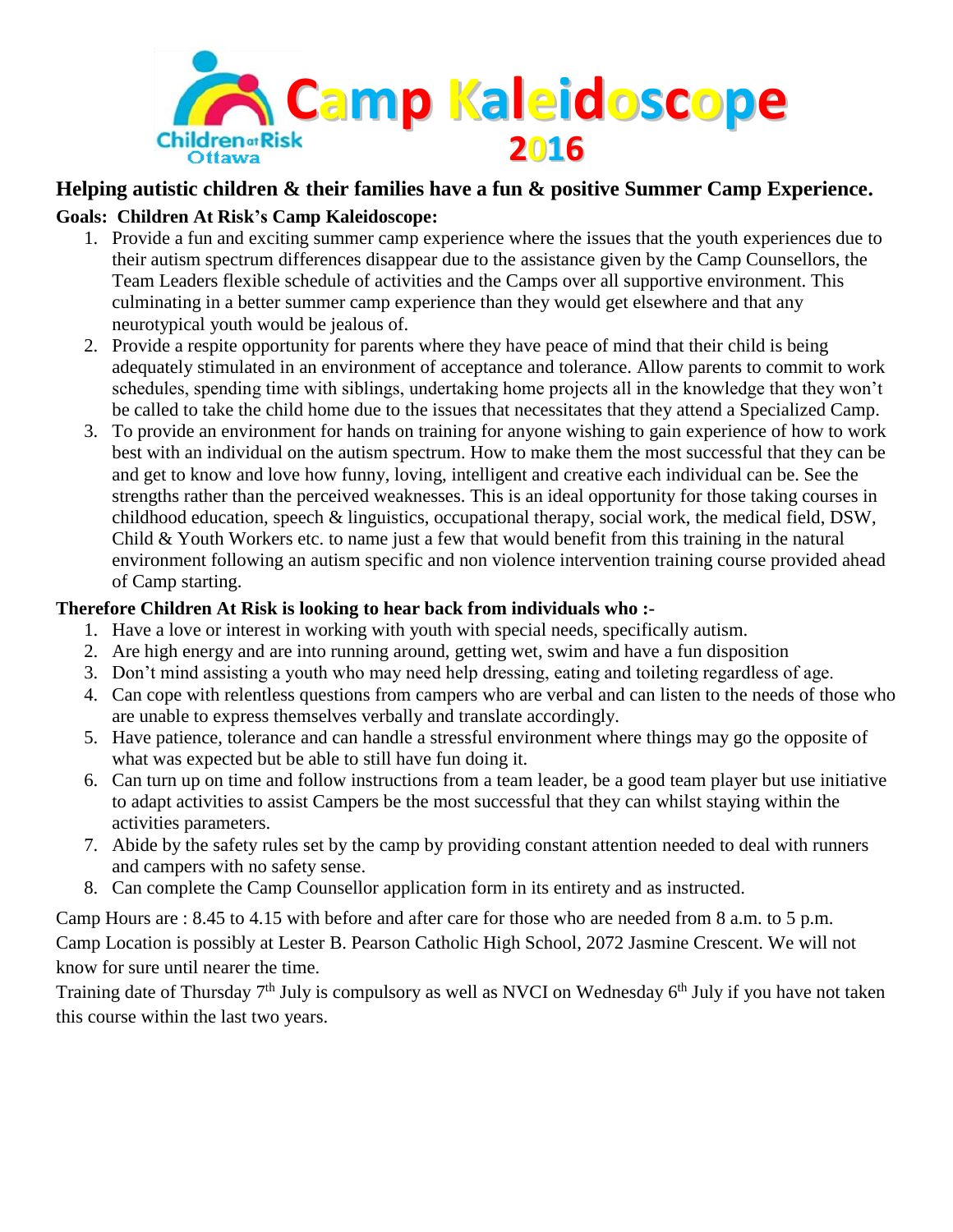

**Helping autistic children & their families have a fun & positive Summer Camp Experience**

## New Volunteer application for 2016 Camp Counsellor position

| Name:                                                                                                                                                                                                           |                                                                                  |                                                                                                                                          |                    |  |                    |                           | Date of Birth:                          |                        |                            |                 |
|-----------------------------------------------------------------------------------------------------------------------------------------------------------------------------------------------------------------|----------------------------------------------------------------------------------|------------------------------------------------------------------------------------------------------------------------------------------|--------------------|--|--------------------|---------------------------|-----------------------------------------|------------------------|----------------------------|-----------------|
| <b>Address:</b>                                                                                                                                                                                                 |                                                                                  |                                                                                                                                          |                    |  | <b>Postal Code</b> |                           |                                         |                        |                            |                 |
| <b>Home Phone:</b>                                                                                                                                                                                              |                                                                                  |                                                                                                                                          | <b>Cell Phone:</b> |  |                    |                           |                                         | <b>Name on T Shirt</b> |                            |                 |
| <b>Email Address:</b>                                                                                                                                                                                           |                                                                                  |                                                                                                                                          |                    |  |                    | <b>Size Men's T shirt</b> |                                         |                        |                            |                 |
|                                                                                                                                                                                                                 |                                                                                  |                                                                                                                                          |                    |  |                    |                           |                                         |                        |                            |                 |
|                                                                                                                                                                                                                 |                                                                                  | Tick/Highlight all the Saturdays you are available for a Hands on Interview:-√                                                           |                    |  |                    |                           |                                         |                        |                            |                 |
| Hands on Interviews are from 9:30-3:30 at our offices at 235 Donald St.                                                                                                                                         |                                                                                  |                                                                                                                                          |                    |  |                    |                           |                                         |                        |                            |                 |
| Sat April $2^{nd}$ $\Box$                                                                                                                                                                                       | Sat April 23rd $\Box$<br>Sat May $7th$ $\Box$<br>Sat May 28 <sup>th</sup> $\Box$ |                                                                                                                                          |                    |  |                    |                           |                                         |                        |                            |                 |
|                                                                                                                                                                                                                 |                                                                                  | Tick/Highlight all the weeks you are available for Camp Kaleidoscope:-√                                                                  |                    |  |                    |                           |                                         |                        |                            |                 |
|                                                                                                                                                                                                                 |                                                                                  | $11^{th}$ to $15^{th}$ July $\Box$ $18^{th}$ to $22^{nd}$ July $\Box$ $25^{th}$ to $29^{th}$ July $\Box$ $2^{nd}$ to $5^{th}$ Aug $\Box$ |                    |  |                    |                           |                                         |                        | $8th$ to $12th$ Aug $\Box$ |                 |
| Any non availability?                                                                                                                                                                                           |                                                                                  |                                                                                                                                          |                    |  |                    |                           |                                         |                        |                            |                 |
|                                                                                                                                                                                                                 |                                                                                  | Available for Training date:- Thursday 7 <sup>th</sup> July                                                                              |                    |  |                    |                           |                                         |                        | <b>YES</b> □               | NO <sub>0</sub> |
|                                                                                                                                                                                                                 |                                                                                  | I need to take CPI's Non-Violent Crisis Intervention Training Wednesday 6th July                                                         |                    |  |                    |                           |                                         |                        | <b>YES</b> □               | NO <sub>1</sub> |
|                                                                                                                                                                                                                 |                                                                                  | i.e. Never taken it before or Haven't taken it for 2 years                                                                               |                    |  |                    |                           | <b>COST \$35</b>                        |                        |                            |                 |
| I have Valid - tick all those that apply :- $\checkmark$                                                                                                                                                        |                                                                                  |                                                                                                                                          |                    |  |                    |                           |                                         |                        |                            |                 |
| Police Check                                                                                                                                                                                                    |                                                                                  | CPR / First Aid                                                                                                                          |                    |  |                    | Life Guard                |                                         |                        | CPI's NVCI                 |                 |
| <b>PECS</b>                                                                                                                                                                                                     |                                                                                  | Sign Language Level ____                                                                                                                 |                    |  |                    |                           | Other Comms Tools                       |                        |                            |                 |
| <b>Experience with Seizures</b>                                                                                                                                                                                 |                                                                                  |                                                                                                                                          |                    |  |                    |                           | <b>Experience with Personal Hygiene</b> |                        |                            |                 |
| Experience administering Medication                                                                                                                                                                             |                                                                                  |                                                                                                                                          |                    |  |                    |                           | Experience with an Epi Pen              |                        |                            |                 |
| Reason why you wish to join the Camp K Staff Team:-                                                                                                                                                             |                                                                                  |                                                                                                                                          |                    |  |                    |                           |                                         |                        |                            |                 |
|                                                                                                                                                                                                                 |                                                                                  |                                                                                                                                          |                    |  |                    |                           |                                         |                        |                            |                 |
|                                                                                                                                                                                                                 |                                                                                  |                                                                                                                                          |                    |  |                    |                           |                                         |                        |                            |                 |
| Current main employment of time i.e. Employer, Course, School (course & year)                                                                                                                                   |                                                                                  |                                                                                                                                          |                    |  |                    |                           |                                         |                        |                            |                 |
|                                                                                                                                                                                                                 |                                                                                  |                                                                                                                                          |                    |  |                    |                           |                                         |                        |                            |                 |
| <b>Experience/Qualification working with youth - state ages</b>                                                                                                                                                 |                                                                                  |                                                                                                                                          |                    |  |                    |                           |                                         |                        |                            |                 |
|                                                                                                                                                                                                                 |                                                                                  |                                                                                                                                          |                    |  |                    |                           |                                         |                        |                            |                 |
|                                                                                                                                                                                                                 |                                                                                  |                                                                                                                                          |                    |  |                    |                           |                                         |                        |                            |                 |
| <b>Experience with Autism</b> – list age and severity as well as employer                                                                                                                                       |                                                                                  |                                                                                                                                          |                    |  |                    |                           |                                         |                        |                            |                 |
|                                                                                                                                                                                                                 |                                                                                  |                                                                                                                                          |                    |  |                    |                           |                                         |                        |                            |                 |
|                                                                                                                                                                                                                 |                                                                                  |                                                                                                                                          |                    |  |                    |                           |                                         |                        |                            |                 |
| Interests and abilities that would benefit Camp (scouts, sports, special interests, etc.):-                                                                                                                     |                                                                                  |                                                                                                                                          |                    |  |                    |                           |                                         |                        |                            |                 |
|                                                                                                                                                                                                                 |                                                                                  |                                                                                                                                          |                    |  |                    |                           |                                         |                        |                            |                 |
|                                                                                                                                                                                                                 |                                                                                  |                                                                                                                                          |                    |  |                    |                           |                                         |                        |                            |                 |
| Religious reasons, phobias, allergies, injuries, and/or medical conditions that may interfere with<br>your participation in certain activities. (Can't swim or go into water, scared of dark, heights, animals, |                                                                                  |                                                                                                                                          |                    |  |                    |                           |                                         |                        |                            |                 |

balloons, OCD, suffer with anxiety, migraines etc.)